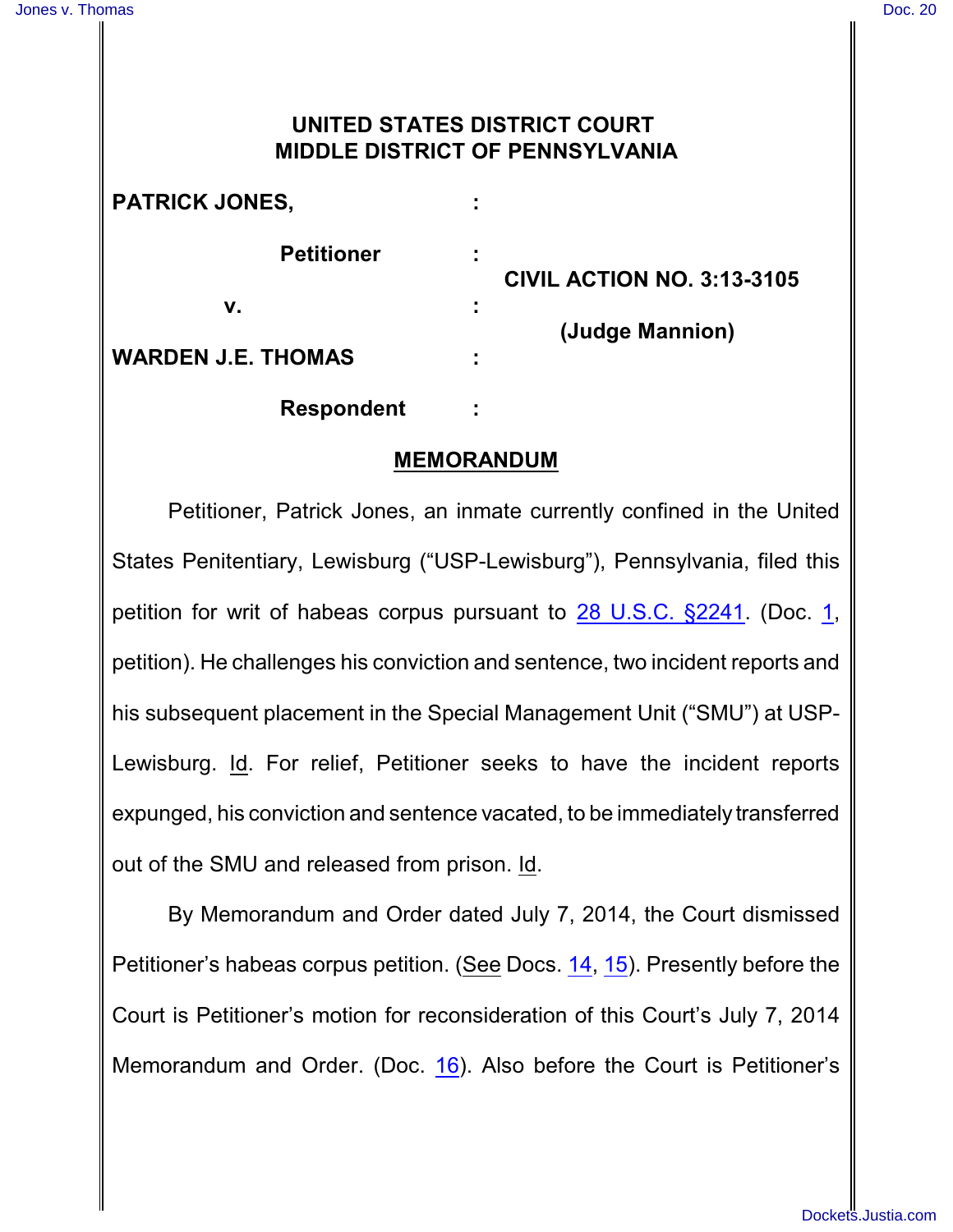motion to amend his motion for reconsideration, in which he seeks to raise an additional ground for reconsideration. (Doc. [19](http://ecf.pamd.uscourts.gov/doc1/15504878442)).

For the reasons set forth below, Petitioner's motion to amend his motion for reconsideration will be **GRANTED**, and his motion for reconsideration will be **DENIED**.

## **Discussion**

A motion for reconsideration is a device of limited utility. It may be used only to seek remediation for manifest errors of law or fact or to present newly discovered evidence which, if discovered previously, might have affected the court's decision. Harsco Corp. v. Zlotnicki, [779 F.2d 906 \(3d Cir.](http://westlaw.com/find/default.wl?ft=Y&db=0000350&rs=btil2.0&rp=%2ffind%2fdefault.wl&serialnum=1985161470&fn=_top&findtype=Y&vr=2.0&wbtoolsId=1985161470&HistoryType=F) 1985), cert. denied, 476 U.S. [1171 \(1986\)](http://westlaw.com/find/default.wl?ft=L&docname=476US1171&rs=btil2.0&rp=%2ffind%2fdefault.wl&fn=_top&findtype=L&vr=2.0&db=0000780&wbtoolsId=476US1171&HistoryType=F); Massachusetts Mutual Life Insurance Co. v. Maitland, Civil No. 87-0827 (M.D. Pa. March 1, 1989) (Rambo, J.). Accordingly, a party seeking reconsideration must demonstrate at least one of the following grounds prior to the court altering, or amending, a standing judgment: (1) an intervening change in the controlling law; (2) the availability of new evidence that was not available when the court granted the motion; or (3) the need to correct a clear error of law or fact or to prevent manifest injustice. Max's [Seafood Café v.](http://westlaw.com/find/default.wl?ft=Y&referencepositiontype=S&rs=btil2.0&rp=%2ffind%2fdefault.wl&serialnum=1999120202&fn=_top&referenceposition=677&findtype=Y&vr=2.0&db=0000506&wbtoolsId=1999120202&HistoryType=F) Quineros, 176 F.3d 669, 677 (3d Cir.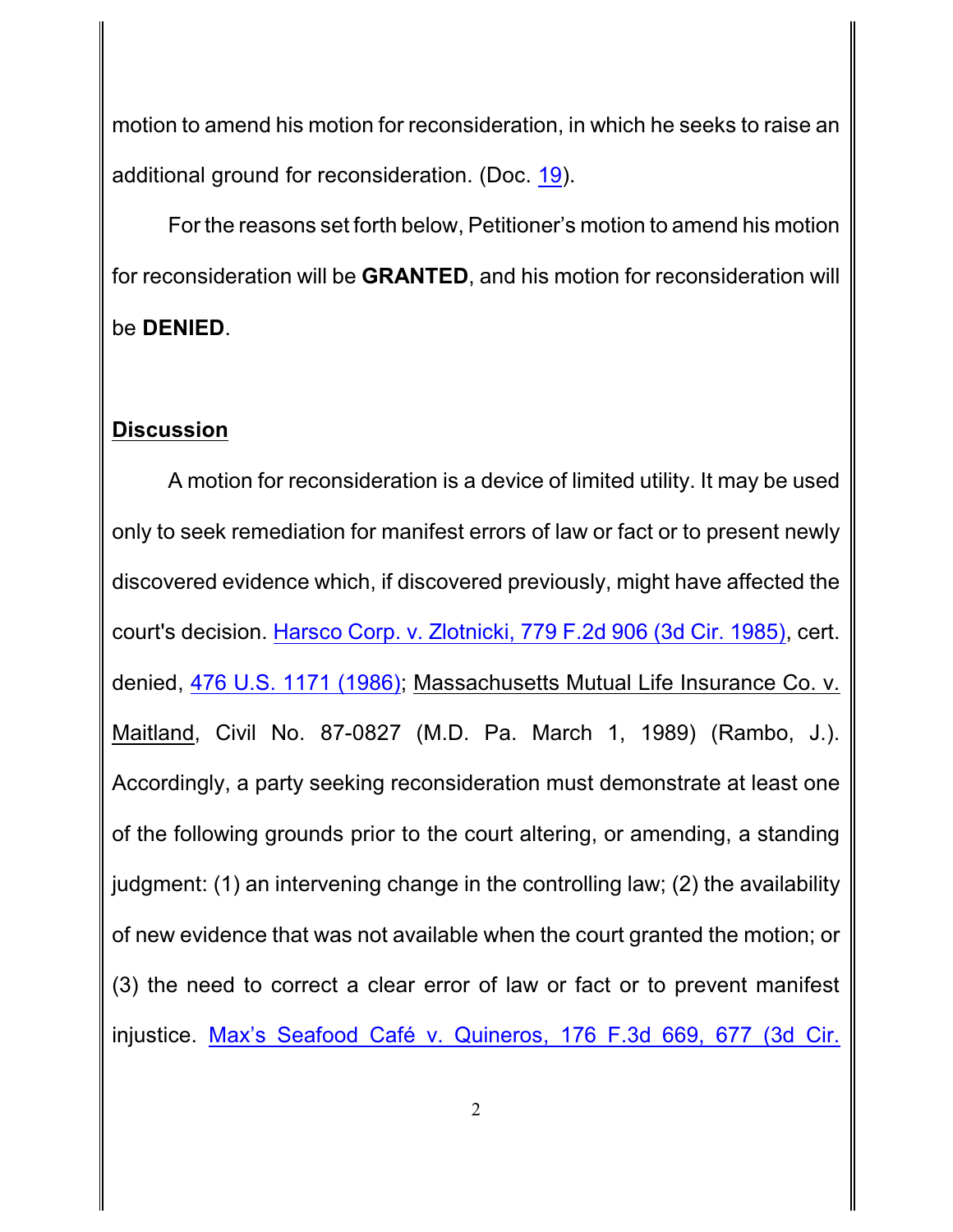1999)(citing North River Ins. Co. [v. CIGNA Reinsurance Co.,](http://westlaw.com/find/default.wl?ft=Y&referencepositiontype=S&rs=btil2.0&rp=%2ffind%2fdefault.wl&serialnum=1995087998&fn=_top&referenceposition=1218&findtype=Y&vr=2.0&db=0000506&wbtoolsId=1995087998&HistoryType=F) 52 F.3d 1194, [1218 \(3d Cir.](http://westlaw.com/find/default.wl?ft=Y&referencepositiontype=S&rs=btil2.0&rp=%2ffind%2fdefault.wl&serialnum=1995087998&fn=_top&referenceposition=1218&findtype=Y&vr=2.0&db=0000506&wbtoolsId=1995087998&HistoryType=F) 1995)). A motion for reconsideration is appropriate in instances where the court has "...misunderstood a party, or has made a decision outside the adversarial issues presented to the Court by the parties, or has made an error not of reasoning, but of apprehension." See Rohrbach v. [AT & T Nassau](http://westlaw.com/find/default.wl?ft=Y&referencepositiontype=S&rs=btil2.0&rp=%2ffind%2fdefault.wl&serialnum=1995217107&fn=_top&referenceposition=527&findtype=Y&vr=2.0&db=0000345&wbtoolsId=1995217107&HistoryType=F) Metals Corp., 902 F. Supp. 523, [527 \(M.D.](http://westlaw.com/find/default.wl?ft=Y&referencepositiontype=S&rs=btil2.0&rp=%2ffind%2fdefault.wl&serialnum=1995217107&fn=_top&referenceposition=527&findtype=Y&vr=2.0&db=0000345&wbtoolsId=1995217107&HistoryType=F) Pa. 1995), vacated in part on other grounds on reconsideration, 915 F. Supp. [712 \(M.D.](http://westlaw.com/find/default.wl?ft=Y&db=0000345&rs=btil2.0&rp=%2ffind%2fdefault.wl&serialnum=1996057852&fn=_top&findtype=Y&vr=2.0&wbtoolsId=1996057852&HistoryType=F) Pa. 1996), quoting Above the Belt, Inc. [v. Mel Bohannan Roofing, Inc., 99 F.R.D. 99,](http://westlaw.com/find/default.wl?ft=Y&referencepositiontype=S&rs=btil2.0&rp=%2ffind%2fdefault.wl&serialnum=1983141942&fn=_top&referenceposition=101&findtype=Y&vr=2.0&db=0000344&wbtoolsId=1983141942&HistoryType=F) 101 (E.D. Va. [1983\)](http://westlaw.com/find/default.wl?ft=Y&referencepositiontype=S&rs=btil2.0&rp=%2ffind%2fdefault.wl&serialnum=1983141942&fn=_top&referenceposition=101&findtype=Y&vr=2.0&db=0000344&wbtoolsId=1983141942&HistoryType=F). It may not be used as a means to reargue unsuccessful theories, or argue new facts or issues that were not presented to the court in the context of the matter previously decided. [Drysdale v.](http://westlaw.com/find/default.wl?ft=Y&referencepositiontype=S&rs=btil2.0&rp=%2ffind%2fdefault.wl&serialnum=2001670173&fn=_top&referenceposition=682&findtype=Y&vr=2.0&db=0004637&wbtoolsId=2001670173&HistoryType=F) Woerth, 153 F. Supp. 2d 678, [682 \(E.D.](http://westlaw.com/find/default.wl?ft=Y&referencepositiontype=S&rs=btil2.0&rp=%2ffind%2fdefault.wl&serialnum=2001670173&fn=_top&referenceposition=682&findtype=Y&vr=2.0&db=0004637&wbtoolsId=2001670173&HistoryType=F) Pa. 2001). "Because federal courts have a strong interest in the finality of judgments, motions for reconsideration should be granted sparingly." [Continental Casualty](http://westlaw.com/find/default.wl?ft=Y&referencepositiontype=S&rs=btil2.0&rp=%2ffind%2fdefault.wl&serialnum=1995103965&fn=_top&referenceposition=943&findtype=Y&vr=2.0&db=0000345&wbtoolsId=1995103965&HistoryType=F) Co. v. Diversified Indus. Inc., 884 F. Supp. 937, [943 \(E.D.](http://westlaw.com/find/default.wl?ft=Y&referencepositiontype=S&rs=btil2.0&rp=%2ffind%2fdefault.wl&serialnum=1995103965&fn=_top&referenceposition=943&findtype=Y&vr=2.0&db=0000345&wbtoolsId=1995103965&HistoryType=F) Pa. 1995).

A review of the Court's July 7, 2014, Memorandum and Order reveals that Petitioner's claims regarding his sentence and conviction were dismissed for lack of jurisdiction, as Petitioner failed to meet the limited exception recognized in [In Re Dorsainvil,](http://westlaw.com/find/default.wl?ft=Y&referencepositiontype=S&rs=btil2.0&rp=%2ffind%2fdefault.wl&serialnum=1997155460&fn=_top&referenceposition=251&findtype=Y&vr=2.0&db=0000506&wbtoolsId=1997155460&HistoryType=F) 119 F.3d 245, 251 (3d Cir. 1997), and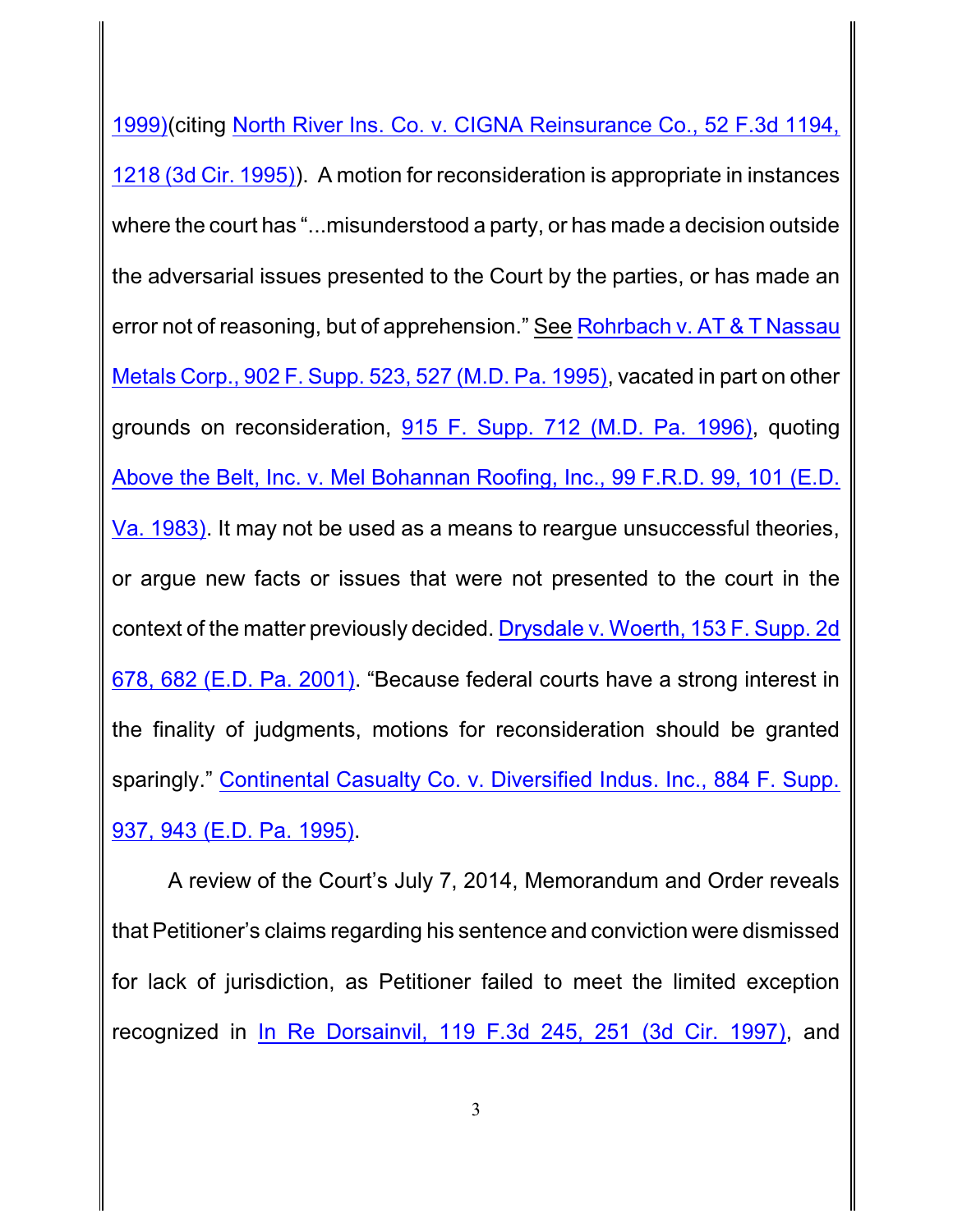because there was no indication that Petitioner had requested permission from the United States District Court of Appeals for the Fifth Circuit for leave to file a successive petition, a possible avenue of relief still available to Petitioner. (See Doc. [14](http://ecf.pamd.uscourts.gov/doc1/15504703247)). Jones' challenges to the outcome of the disciplinary hearings, which did not affect Jones' good time credits, were, likewise, dismissed for lack of jurisdiction, as the outcome of the hearings had no impact on the fact or length of Jones' sentence or confinement, and could not be challenged under §2241. Id. Finally, Petitioner's challenges to his continued placement in the SMU, which, are not challenges to the fact or duration of his confinement, were also dismissed as claims not properly asserted in a habeas petition brought under [28 U.S.C.](http://westlaw.com/find/default.wl?ft=L&docname=28USCAS2241&rs=btil2.0&rp=%2ffind%2fdefault.wl&fn=_top&findtype=L&vr=2.0&db=1000546&wbtoolsId=28USCAS2241&HistoryType=F) §2241, but rather must be pursued through the filing of a Bivens<sup>1</sup> action. Id.

Petitioner argues in his motion for reconsideration that this Court's Court's July 7, 2014, Memorandum and Order should be reconsidered on all three grounds: an intervening change in controlling law, newly discovered evidence, and clear error of law or fact. (Doc. [16](http://ecf.pamd.uscourts.gov/doc1/15504742172)). The Court, however, finds Petitioner's arguments meritless.

Petitioner initially argues that the Supreme Court's decision in

<sup>1</sup>Bivens v. Six [Unknown Named Agents,](http://westlaw.com/find/default.wl?ft=Y&db=0000780&rs=btil2.0&rp=%2ffind%2fdefault.wl&serialnum=1971127105&fn=_top&findtype=Y&vr=2.0&wbtoolsId=1971127105&HistoryType=F) 403 U.S. 388 (1971).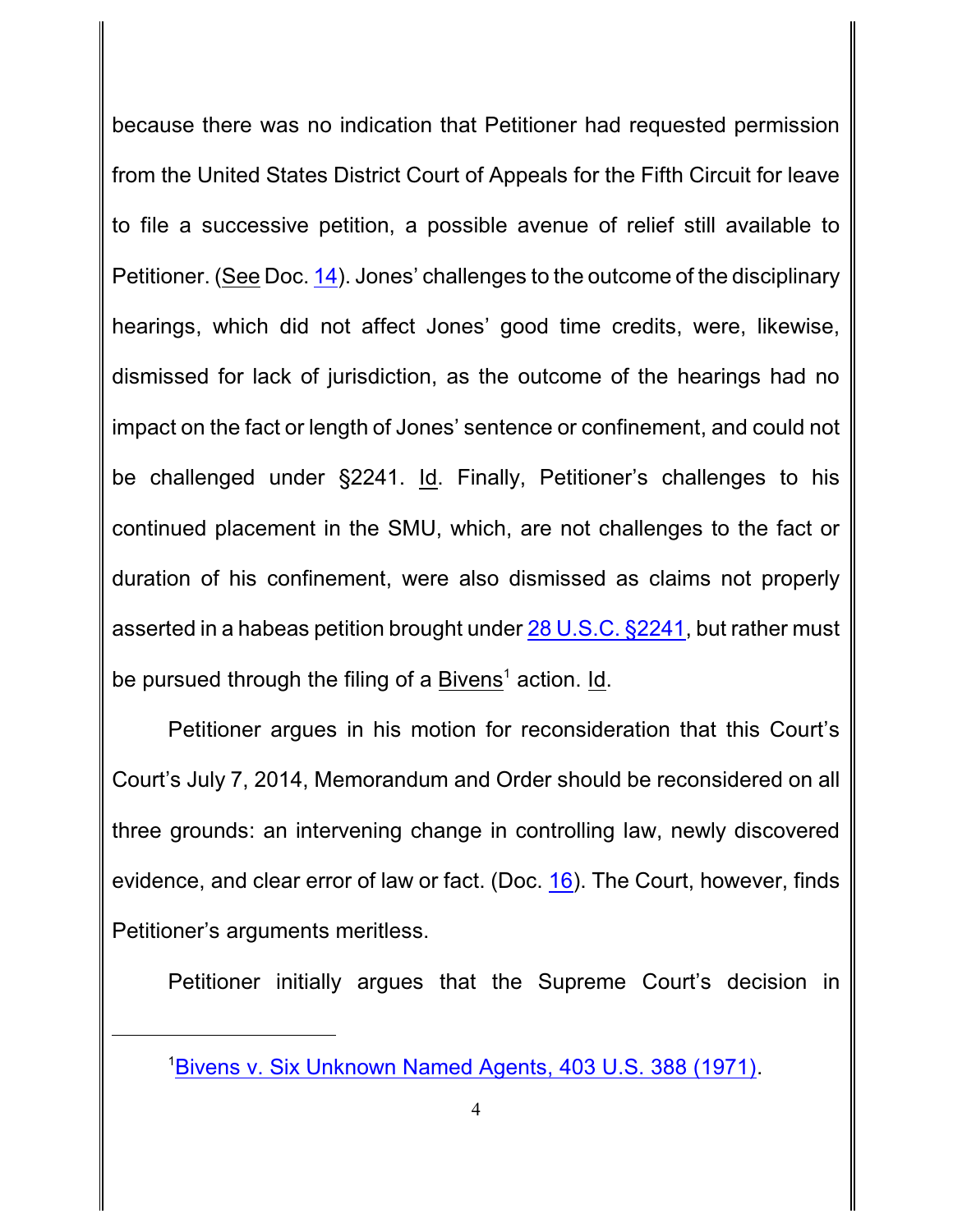[McQuiggan v](http://westlaw.com/find/default.wl?ft=Y&db=0000708&rs=btil2.0&rp=%2ffind%2fdefault.wl&serialnum=2030616482&fn=_top&findtype=Y&vr=2.0&wbtoolsId=2030616482&HistoryType=F) Perkins, \_\_\_ U.S. \_\_\_, 133 S. Ct. 1924 (2013), was an intervening change in the controlling law regarding whether Petitioner's "actual innocence" claim meets the gateway exception to the AEDPA. (Doc. [16](http://ecf.pamd.uscourts.gov/doc1/15504742172) at 5). In McQuiggan, the Supreme Court found that a habeas petitioner can overcome the expiration of the AEDPA statute of limitations set forth in 28 U.S.C. [§2244\(d\)\(1\)](http://westlaw.com/find/default.wl?ft=L&docname=28USCAS2244&rs=btil2.0&rp=%2ffind%2fdefault.wl&fn=_top&findtype=L&vr=2.0&db=1000546&wbtoolsId=28USCAS2244&HistoryType=F) by making a convincing showing of actual innocence. Id. McQuiggan, however, is inapplicable to the instant matter as the statute of limitations is not at issue, and did not affect the basis upon which Jones' §2241 petition was denied.

Petitioner next argues that "the Court made an error of apprehension/fact and patently misunderstood Petitioner thereby causing a need to correct this clear error." (Doc. [16](http://ecf.pamd.uscourts.gov/doc1/15504742172) at 6). Specifically, Petitioner believes that this Court's description of his claim of actual innocence as a challenge to his "conviction" is in error because "there was no final conviction...because there was no trial nor jury finding of guilt for the offense and no conviction, thereby not meeting the requirements to make up a 'judgement of conviction' to even become final" and "since there was no conviction at all, yet a sentence was rendered, a petition for writ of habeas corpus under § 2241 is the only remedy that is available to Petitioner in this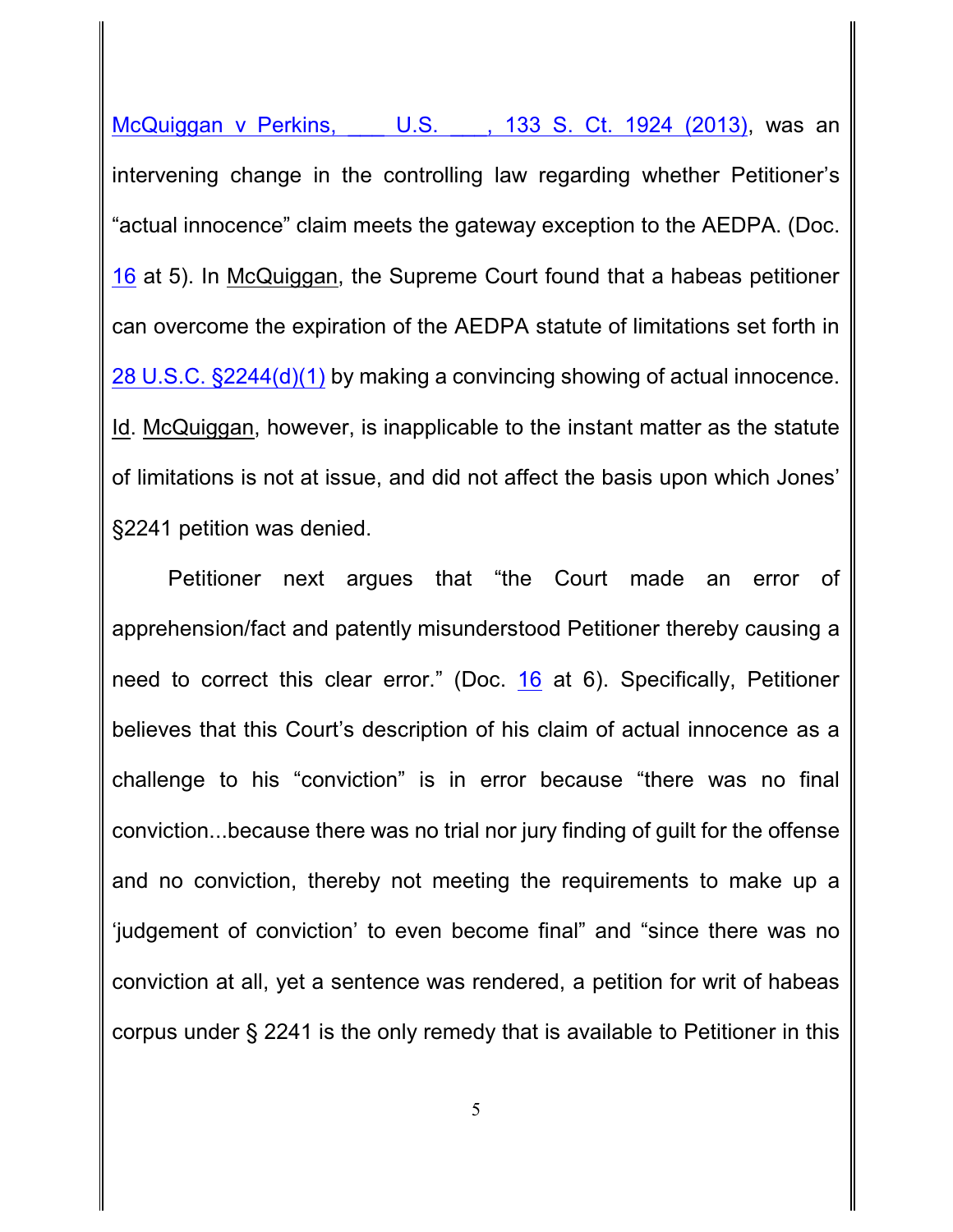situation." Id. at  $11<sup>2</sup>$  Petitioner attempts to bolster this argument in his amendment to his motion for reconsideration, by stating that he was convicted and sentenced "without being indicted, without a trial being had/made and without a jury finding of guilt in violation of the Fifth and/or Sixth Amendments of the U.S. Constitution; thereby making the above entitled instant habeas petition a pre-trial or pre-conviction habeas petition." (Doc. [19-1](http://ecf.pamd.uscourts.gov/doc1/15504878442) at 2).

Petitioner's conclusory statements, not only fail to raise a clear error of law, they also fail to offer any support for a clear error of fact. Petitioner's arguments were previously raised in his petition for writ of habeas corpus and rejected by this Court, as they can only be entertained by the sentencing court. Thus, the Court finds Petitioner's arguments a reiteration of a previously presented arguments.

Finally, Petitioner argues that "the Court made a clear error of law in its analysis/determination of the due process SMU challenge claim", in that the "Court found that challenges to the SMU are not appropriate under a  $\S 2241$ petition", and that Petitioner "may challenge the execution of his sentence under a  $\S2241$  habeas petition." (Doc. [16](http://ecf.pamd.uscourts.gov/doc1/15504742172) at 12-14).

<sup>&</sup>lt;sup>2</sup>Petitioner's statement appears to refer to the sentencing enhancement he received related to the amount of crack cocaine involved.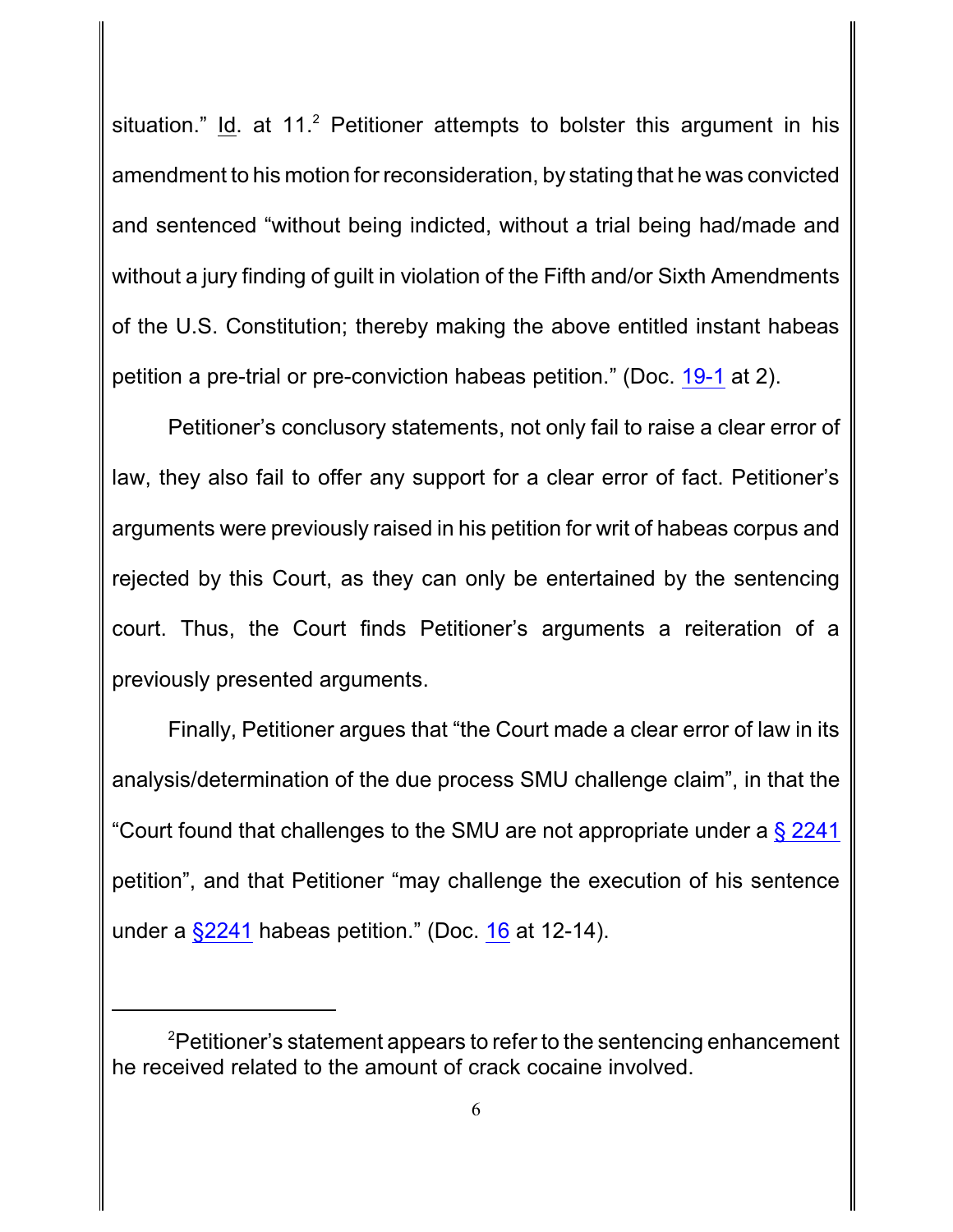Once again, the Court finds Petitioner's argument to be nothing more than an attempt to re-litigate the matters already considered and disposed of by this Court. Petitioner presents no evidence that this Court misunderstood or misinterpreted the law as it applies to his situation. In fact, the Court finds that Petitioner misinterprets federal habeas corpus law. Significantly, "the 'core of habeas' [is] the validity of the continued conviction or the fact or length of the sentence." Learner v. Fauver, [288 F.3d 532,](http://westlaw.com/find/default.wl?ft=Y&referencepositiontype=S&rs=btil2.0&rp=%2ffind%2fdefault.wl&serialnum=2002252736&fn=_top&referenceposition=542&findtype=Y&vr=2.0&db=0000506&wbtoolsId=2002252736&HistoryType=F) 542 (3d Cir. 2002). Petitioner's claim, however, relates to the validity of his confinement in the SMU, not to his conviction, and to the duration of length of his placement in the SMU, not to his sentence. This challenge "is to a condition of confinement" and any ruling in Petitioner's favor regarding the lawfulness of his continued placement in the SMU "would not alter his sentence or undo his conviction", consequently, his claim is not properly brought under habeas. See id. at p. 544.

This Court and the Third Circuit Court of Appeals have considered similar challenges to a prisoner's placement in the SMU at USP Lewisburg and have repeatedly held that such claims are not cognizable under habeas corpus. See Brown v. Bledsoe, 405 Fed. Appx. 575, [576–77 \(3d Cir.](http://westlaw.com/find/default.wl?ft=Y&referencepositiontype=S&rs=btil2.0&rp=%2ffind%2fdefault.wl&serialnum=2024362123&fn=_top&referenceposition=576&findtype=Y&vr=2.0&db=0006538&wbtoolsId=2024362123&HistoryType=F) 2011) (finding no error in the District Court's decision to dismiss Brown's section